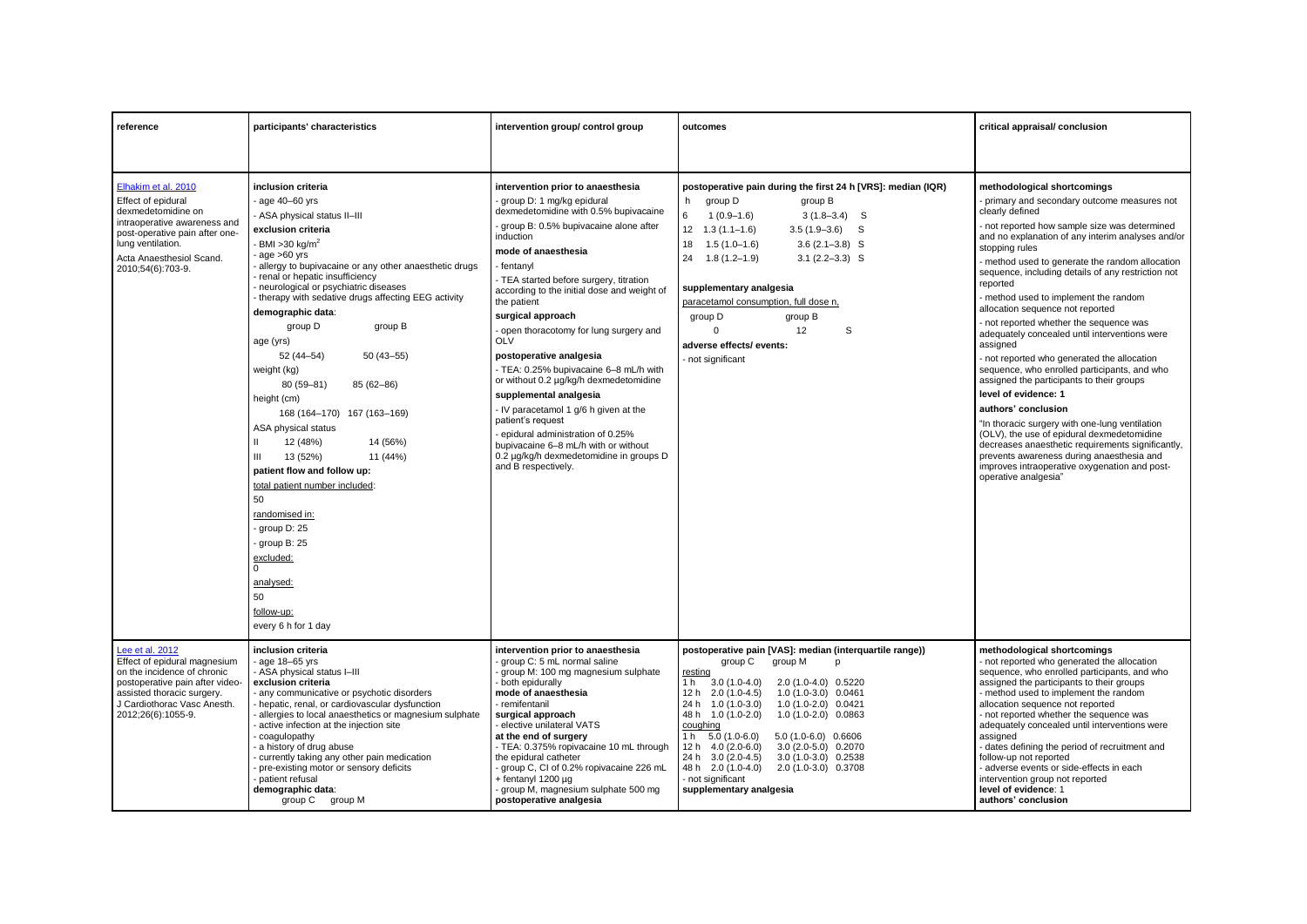| reference                                                                                                                                                                                                                                                       | participants' characteristics                                                                                                                                                                                                                                                                                                                                                                                                                                                                                                                                                                                                                                                                                                                                                                                                                                                                                                               | intervention group/ control group                                                                                                                                                                                                                                                                                                                                                                                                                                                                                                                                                                                           | outcomes                                                                                                                                                                                                                                                                                                                                                                                                                                                                                                                                                                                                                                                                                                                                                                                                                                                                                                                                                                                                                                                                                                                                                                                                                                                                                         | critical appraisal/ conclusion                                                                                                                                                                                                                                                                                                                                                                                                                                                                                                                                                                                                                                                                                                                                                                                                                                                                                                                                                                 |
|-----------------------------------------------------------------------------------------------------------------------------------------------------------------------------------------------------------------------------------------------------------------|---------------------------------------------------------------------------------------------------------------------------------------------------------------------------------------------------------------------------------------------------------------------------------------------------------------------------------------------------------------------------------------------------------------------------------------------------------------------------------------------------------------------------------------------------------------------------------------------------------------------------------------------------------------------------------------------------------------------------------------------------------------------------------------------------------------------------------------------------------------------------------------------------------------------------------------------|-----------------------------------------------------------------------------------------------------------------------------------------------------------------------------------------------------------------------------------------------------------------------------------------------------------------------------------------------------------------------------------------------------------------------------------------------------------------------------------------------------------------------------------------------------------------------------------------------------------------------------|--------------------------------------------------------------------------------------------------------------------------------------------------------------------------------------------------------------------------------------------------------------------------------------------------------------------------------------------------------------------------------------------------------------------------------------------------------------------------------------------------------------------------------------------------------------------------------------------------------------------------------------------------------------------------------------------------------------------------------------------------------------------------------------------------------------------------------------------------------------------------------------------------------------------------------------------------------------------------------------------------------------------------------------------------------------------------------------------------------------------------------------------------------------------------------------------------------------------------------------------------------------------------------------------------|------------------------------------------------------------------------------------------------------------------------------------------------------------------------------------------------------------------------------------------------------------------------------------------------------------------------------------------------------------------------------------------------------------------------------------------------------------------------------------------------------------------------------------------------------------------------------------------------------------------------------------------------------------------------------------------------------------------------------------------------------------------------------------------------------------------------------------------------------------------------------------------------------------------------------------------------------------------------------------------------|
|                                                                                                                                                                                                                                                                 |                                                                                                                                                                                                                                                                                                                                                                                                                                                                                                                                                                                                                                                                                                                                                                                                                                                                                                                                             |                                                                                                                                                                                                                                                                                                                                                                                                                                                                                                                                                                                                                             |                                                                                                                                                                                                                                                                                                                                                                                                                                                                                                                                                                                                                                                                                                                                                                                                                                                                                                                                                                                                                                                                                                                                                                                                                                                                                                  |                                                                                                                                                                                                                                                                                                                                                                                                                                                                                                                                                                                                                                                                                                                                                                                                                                                                                                                                                                                                |
|                                                                                                                                                                                                                                                                 | age (yrs)<br>$28.0 \pm 18.4$<br>$26.3 \pm 19.6$<br>sex (m/f)<br>44/15<br>45/12<br>height (cm)<br>169.8±9.7 168.7±10.8<br>weight (kg)<br>$60.6 \pm 10.1$ 58.8 $\pm 7.6$<br>duration of surgery (min)<br>$65.4 \pm 29.8$ $68.3 \pm 30.9$<br>patient flow and follow up:<br>total patient number included:<br>144<br>randomised in:<br>aroup C: 72<br>group M: 72<br>excluded:<br>failed epidural block 4<br>early removal of PCEA 11<br>uncontactable 11<br>analysed:<br>group C: 59<br>group M: 57<br>follow-up:<br>1, 12, 24,48 h after surgery and at 3 months                                                                                                                                                                                                                                                                                                                                                                             | PCEA: 1 mL bolus, lo 15 min, infusion of<br>4 mL/h                                                                                                                                                                                                                                                                                                                                                                                                                                                                                                                                                                          | There was no significant difference in the number of patients who<br>required intramuscular ketorolac (group C, 17 [28.8%]; group M, 15<br>$[26.3\%]$ ).<br>other pain outcome n, (%)<br>The incidence and severity of CPOP did not differ between the<br>groups (3 months)<br>group C<br>group M<br>no pain 34 (57.6%)<br>29 (50.9%)<br>25 (42.4%) 28 (49.1%)<br>pain<br>mild<br>16<br>18<br>9<br>moderate 7<br>2<br>severe<br>$\overline{1}$<br>not significant<br>adverse events<br>not reported                                                                                                                                                                                                                                                                                                                                                                                                                                                                                                                                                                                                                                                                                                                                                                                              | "the epidural administration of magnesium from<br>before the induction of anaesthesia to 48 h postop<br>in patients undergoing VATS did not decrease<br>significantly the incidence or severity of CPOP.<br>However, magnesium administration resulted in<br>better pain relief at 12 and 24 h postop compared<br>with the control group"                                                                                                                                                                                                                                                                                                                                                                                                                                                                                                                                                                                                                                                      |
| Mohammad et al. 2015<br>A randomized double-blind<br>study to evaluate efficacy and<br>safety of epidural magnesium<br>sulphate and clonidine as<br>adjuvants to bupivacaine for<br>postthoracotomy pain relief.<br>Anesth Essays Res. 2015<br>Jan; 9(1): 15-20 | inclusion criteria<br>age 20-60 yrs<br>- ASA physical status I-III<br>exclusion criteria<br>ASA physical status >IV<br>BMI > 30 kg/m <sup>2</sup><br>- hypersensitivity to drugs in the study<br>severe renal, hepatic, or neurologic disease<br>patients using opioid or systemic analgesic preop<br>demographic data:<br>group A<br>group B<br>group C p<br>age (yrs)<br>32.5±11.39 37.35±13.15 39.75±9.88 0.138<br>weight (kg)<br>62.35±6.45 62.9±8.90 0.122<br>$58.25 \pm 7.53$<br>height (cm)<br>$170 + 15$<br>$165 \pm 15$<br>168±18 0.614<br>duration of surgery (min)<br>$150.5 \pm 2.7$<br>$153.2 + 3.1$<br>155.7±1.3 0.123<br>ASA (I/II/III)<br>3/10/7<br>4/10/6<br>5/9/6<br>patient flow and follow up:<br>total patient number included:<br>60<br>randomised in:<br>group A: 20<br>group B: 20<br>group C: 20<br>excluded:<br>- none reported<br>analysed:<br>60<br>follow-up:<br>every 30 min to 90 min then every 2 h to 24 h | intervention prior to anaesthesia<br>group A (control): 0.25% bupivacaine 8<br>mL + 0.9% saline 1 mL<br>group B (Mg): 0.25% bupivacaine 8 mL +<br>50 mg magnesium sulphate in 1 mL of<br>0.9% saline<br>group C (clonidine): 0.25% bupivacaine 8<br>$mL$ + clonidine 150 µg in 1 mL of 0.9%<br>saline<br>mode of anaesthesia<br>- fentanyl<br>surgical approach<br>elective unilateral thoracic surgery<br>postoperative analgesia<br>TEA infusion with 5 mL/h of 0.1%<br>bupivacaine was started 15 min after the<br>bolus dose, and continued during the<br>postoperative period<br>rescue analgesia<br>tramadol 50 mg IV | postoperative pain: mean cumulative 24 h VAS (±SD) after<br>surgery<br>scores were significantly lower in Group C (1.83±0.59) compared<br>with Group A (3.12±0.97) (p=0.001) and Group B (2.86±0.43)<br>$(p=0.003)$<br>there was no significant difference between Group A and Group B.<br>rescue analgesia: mean number of doses ±SD<br>group A group B<br>group C<br>$3.3 \pm 1.6$ $2.35 \pm 0.98$ $1.750 \pm 0.71$<br>- the difference in number of doses was significant between group B<br>(p=0.023) and group C (p=0.017) versus group A<br>max mean±SD intergroup comparison<br>group<br>min<br><b>ANOVA</b><br>1.000<br>6.0000<br>$3.3 \pm 1.65$<br>A&B p=0.023<br>A<br>p<0.05<br>1.000<br>4.000<br>$2.35 \pm 0.98$<br>A&C p=0.017<br>B<br>$\mathbf{C}$<br>3.000<br>$1.75 + 0.71$<br>B&C p=0.142<br>1.000<br>duration of analgesia (min±SD)<br>- duration of analgesia was significantly prolonged in the group C<br>compare with group A (p=0.001).<br>- there was no statistical significance in duration of analgesia<br>between:<br>- group C and group B $(p=0.057)$<br>- group B and group A (p=0.167)<br>max mean±SD intergroup comparison<br>aroup<br>min<br><b>ANOVA</b><br>30<br>118.5±52.84<br>A&B p=0.167<br>A<br>210<br>0.006<br>210<br>138±24.62<br>A&C p=0.001<br>B<br>30 | methodological shortcomings<br>- not reported who generated the allocation<br>sequence, who enrolled participants, and who<br>assigned the participants to their groups<br>- method used to implement the random<br>allocation sequence not reported<br>- not reported whether the sequence was<br>adequately concealed until interventions were<br>assigned<br>- dates defining the period of recruitment and<br>follow-up not reported<br>- not reported whether or not participants, those<br>administering the interventions, and those<br>assessing the outcomes were aware of group<br>assignment<br>level of evidence: 1<br>authors' conclusion<br>"Thoracic epidural analgesia using bupivacaine<br>with clonidine is an efficient therapeutic modality<br>for post-thoracotomy pain. Magnesium as an<br>adjuvant provided postoperative analgesia,<br>decreasing the need for postoperative rescue<br>analgesia and incidence of postoperative<br>shivering without causing sedation" |